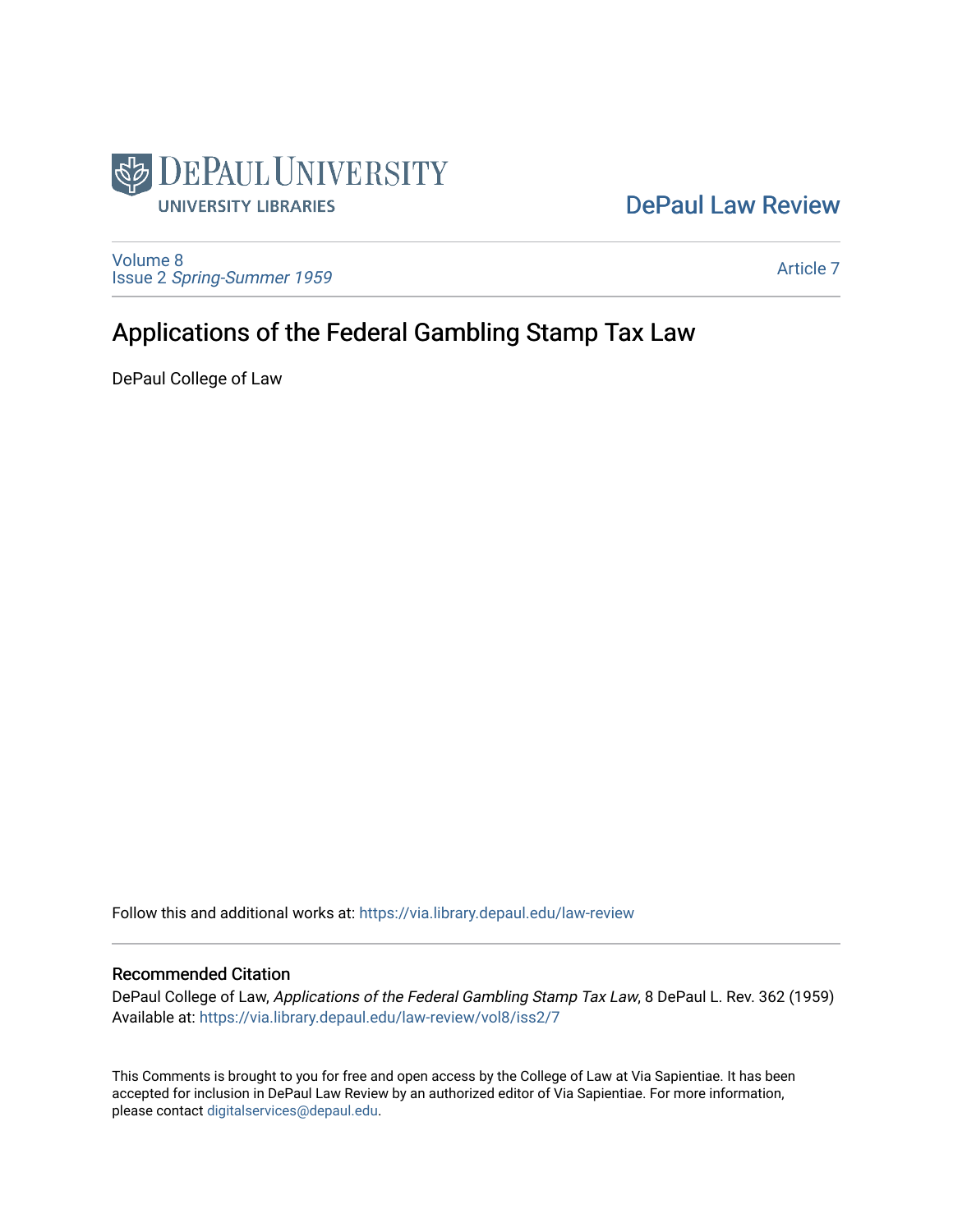Justice Schaefer calls for the same reasoning to be used in the states. This writer's purpose as stated initially was to bring the entire problem of *forum non conveniens* into clear focus. Prognostication as to the future use of the doctrine is left to the reader.

## APPLICATIONS OF THE FEDERAL GAMBLING STAMP TAX LAW

Spurred by the Kefauver Crime Investigating Committee, Congress, in the Revenue Act of 1951, enacted two tax laws on gambling. The first tax, aimed at the bookmaker and lottery operator, is a ten per cent excise on all wagers concerning sporting events or lotteries. The second law imposes a special \$50 per year occupational stamp tax on such persons.

When purchasing the occupational gambling tax stamp the person must register with the Director of Internal Revenue and give certain information including: (1) name and place of business (2) each place of business where his gambling activity is carried on, and the names and places of residence of persons engaged in receiving wagers for him or on his behalf and (3) the name and place of residence of each for whom he is receiving wagers. The required information is made available for public inspection,<sup>1</sup> which means available for the state police or the FBI. But the payment of the tax does not exempt any person from criminal prosecution for violations of federal or state laws prohibiting such gambling activities.<sup>2</sup>**A** fine of **\$1000** to **\$5000** is provided for failure to pay either the wagering tax or failure to purchase the **\$50** tax stamp.8 In addition, wilful violations are punishable **by** a fine up to **\$10,000** and imprisonment up to five years.<sup>4</sup>

Even though Congressional committees defended the tax as a revenue producing measure<sup>5</sup> there is little dispute as to the real purpose of these taxes-to discourage gambling and to facilitate the enforcement of state criminal laws against gambling. It is obvious that from a practical standpoint a tax which is designed to end the activity with respect to which it is imposed cannot be said to be for the purpose of collecting revenue. However, in a somewhat similar situation in **1919,** the Supreme Court upheld a one dollar per year tax upon narcotic dealers though there were elaborate ancillary provisions as to registration requirements and records.<sup>6</sup>

### **CONSTITUTIONALITY OF** THE TAX

The federal gambling tax law places the professional gambler in a dilemma. If he buys the tax stamp and provides the information required he will

**1** Internal Revenue Code **S S** 3292, 3275. **8** Internal Revenue Code **S** 3294 (a).

2 Internal Revenue Code **§** 3297. **4** Internal Revenue Code **§** 3294(c).

5H.R. Rep. No. *586* 82d Cong. 1st Sess. *54-55* (1951); Sen. Rep. No. 781, 82d Cong. 1st Sess. 112-113 (1951). At that time annual revenue from the tax was estimated at \$400,000,000, but has only run about **1%** of this figure.

**0** United States v. Doremus, 249 U.S. **86** (1919).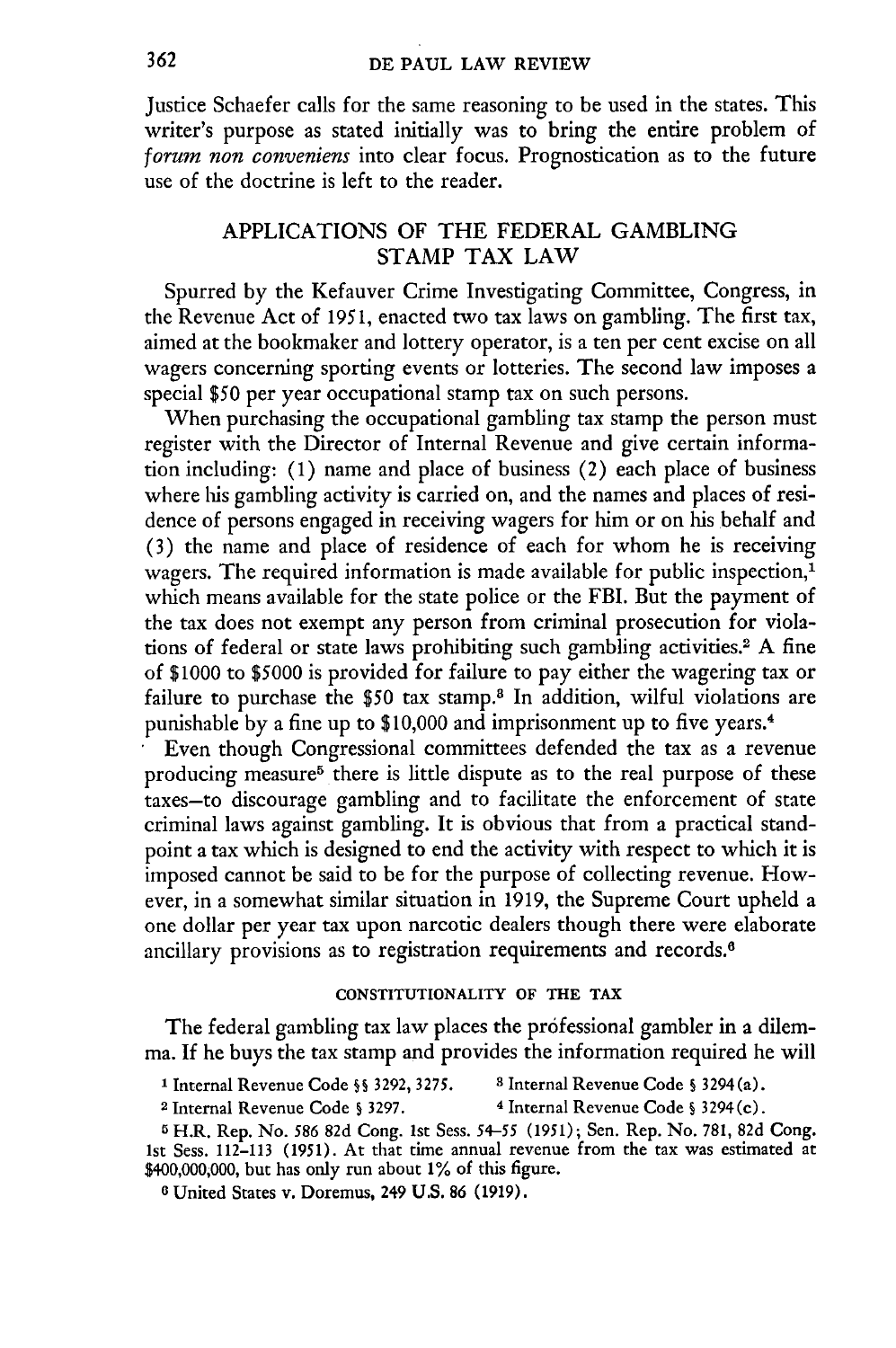be subject to prosecution as a violator of state anti-gambling laws. On the other hand, if he refuses to register, the sanctions of the federal statute become operative. In short, he is damned if he does and damned if he does not. It is not surprising then, that the bookmaker and lottery operator immediately contested the constitutionality of the occupational tax stamp in the federal courts.

The principal line of attack has been that the tax constitutes an invasion by the Federal Government of the police powers reserved to the states by the Tenth Amendment to the Federal Constitution. The taxpayer has also claimed that the informational requirements of the federal wagering tax necessitated disclosure of incriminating facts which contravened the Fifth Amendment.

The tax was upheld by the United States Supreme Court in *United States v. Kahriger,7* decided in 1953. The decision arose on appeal from a district court's ruling that the provisions contravened the Tenth Amendment in that Congress was attempting to regulate the purely state matter of gambling under the guise of a taxing statute. In reversing this decision the Supreme Court held the occupational tax was a valid revenue measure; that its ancillary registration requirements were reasonable provisions to facilitate the collection of the tax; and that the information required in registering was not a denial. of the privilege against self-incrimination by the Fifth Amendment.

The Supreme Court in resolving the Fifth Amendment problem pointed out that the privilege has relation only to past acts, not to future acts that may or may not be committed. The Court reasoned that if the defendant wished to take wagers subject to excise taxes he must pay the tax and register. In doing so he is not compelled to confess to acts already committed, but is merely informed by statute that in order to engage in the business of wagering in the future he must fulfill certain conditions. In supporting its stand on the gambling tax the majority through Justice Reed said:

From the beginning of our government the courts have sustained taxes although imposed with the collateral intent of effecting ulterior ends which, considered apart, were beyond the constitutional power of the lawmakers to realize by legislation directly addressed to their accomplishment.<sup>8</sup>

An interesting side light on the *Kahriger* case occurred two years later when Kahriger appealed his conviction. The court of appeals directed his

#### **7** *345* U.S. 22 (1953).

8 United States v. Kahriger, 345 U.S. 22 (1953). Also see: United States v. Sanchez, 340 U.S. 42 (1950); Sonzinsky v. United States, 300 U.S. *506* (1937); Magnano v. Hamilton, 292 U.S. 40 (1934); Nigro v. United States, 276 U.S. 332 (1928); Hamption v. United States, 276 U.S. 394 (1928); United States v. Doremus, 249 U.S. 86 (1919); McCray v. United States, 195 U.S. 27 (1904); Veazie Bank v. Fenno, 8 Wall. **533** (1869); License Tax Cases, *5* Wall. 462 (1866).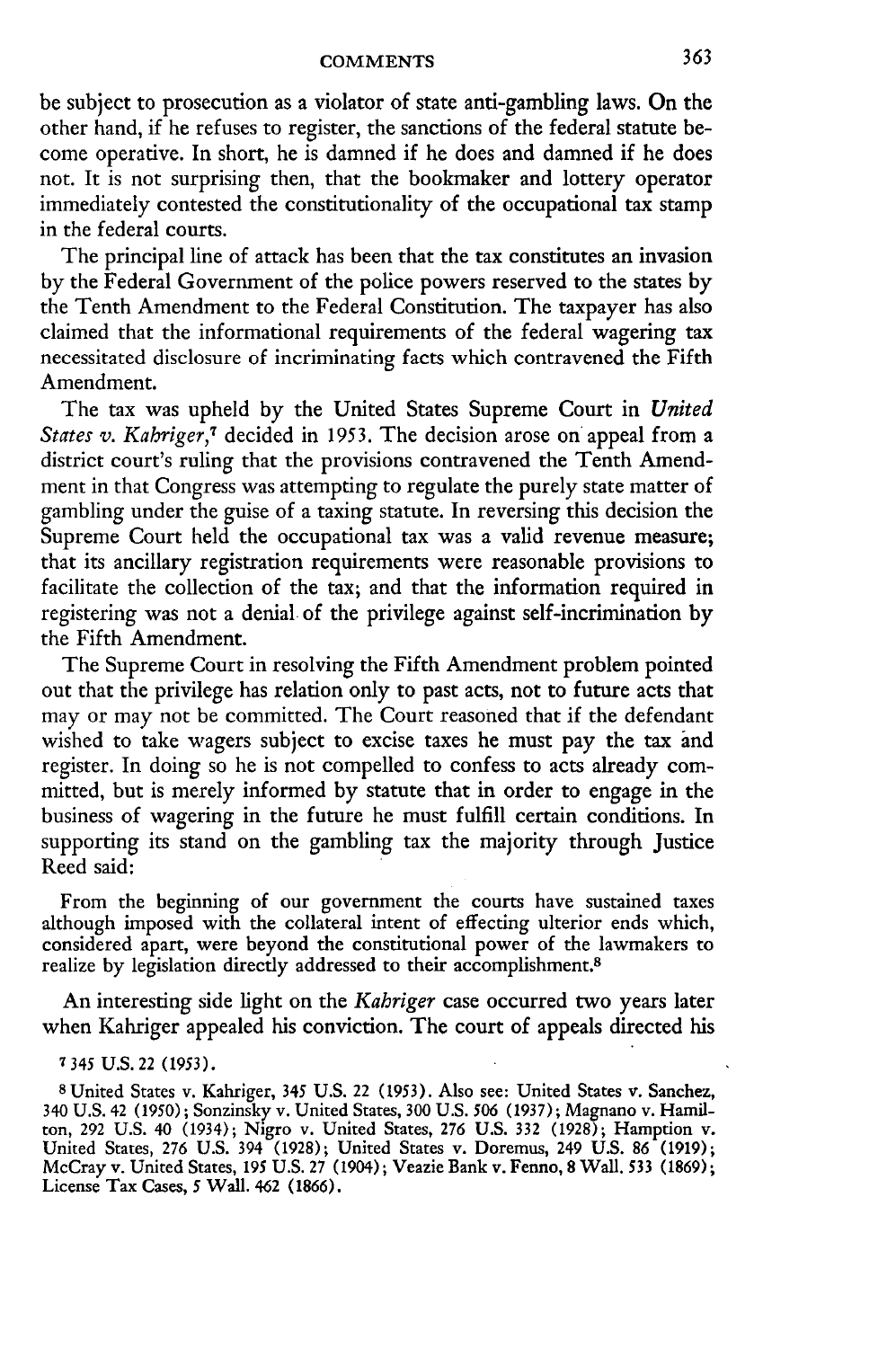acquittal. The court found that the trial court had convicted Kahriger of wilful violations of the statute. This could not stand, the court asserted, because he had failed to register in fear that he might incriminate himself by answering some of the questions appearing on the registration form. At the outset Kahriger had attempted to pay the tax but payment had been refused unless he first register. The appellate court stated that while the Supreme Court in 1953 had rejected the Fifth Amendment self-incrimination argument, three justices had dissented. Under these circumstances, the court reasoned, "it cannot be said that Kahriger's attitude was unreasonable and therefore his refusal to register for the tax was not wilful."

This acquittal of Kahriger of course does not affect the constitutionality of the federal gambling tax nor does it give any gambler in the future a valid defense. The acquittal stands alone, applicable only to the special circumstances surrounding Kahriger, in that he was the first to question the validity of the law.

#### **SUPPLEMENTARY STATE LEGISLATION**

After the *Kahriger* case some states passed supplementary legislation using the federal gambling tax stamp as a basis of state prosecution. Florida, for instance, passed a statute<sup>10</sup> in 1953 which made the mere purchase and possession of the gambling stamp prima facie evidence of violation of the Florida gambling laws. The following year Florida sought to enjoin, as a nuisance, an alleged lottery and bookmaking business. The state's only evidence was the fact that the defendants had purchased a Federal Wagering Occupational Tax Stamp and had paid the tax of ten per cent on their gross income from gambling. But the state made no mention of the above statute and the Florida court held that the mere purchase and possession of a gambling tax stamp is not sufficient evidence to establish the maintenance of a gambling house.<sup>11</sup> If the state had used the statute making possession of the tax stamp prima facie evidence, its logical application would have resulted in a conviction. However, it is probable that the prosecution refrained from mentioning the statute in anticipation of the case which only a few months later held the Florida statute unconstitutional.<sup>12</sup>

After these two Florida holdings the natural question arose: What weight should be placed upon the purchase and possession of the tax stamp as evidence of gambling? At the time of the Florida decision there were only four other cases in which the gambling tax stamp had been used as evidence of violation of gambling laws. An Alabama case<sup>13</sup> had held

**9** United States v. Kahriger, 210 F.2d *565* **(1954).** 1 <sup>0</sup> Fla. Stat. **(1953) § 849.051.**

**<sup>11</sup>**Boynton v. State, 75 So.2d 211 (Fla., 1954).

12Jefferson v. Sweat, 76 So.2d 494 (Fla., 1954).

**13** Griggs v. State, 37 Ala. App. **605,** 73 So.2d 382 (1954).

364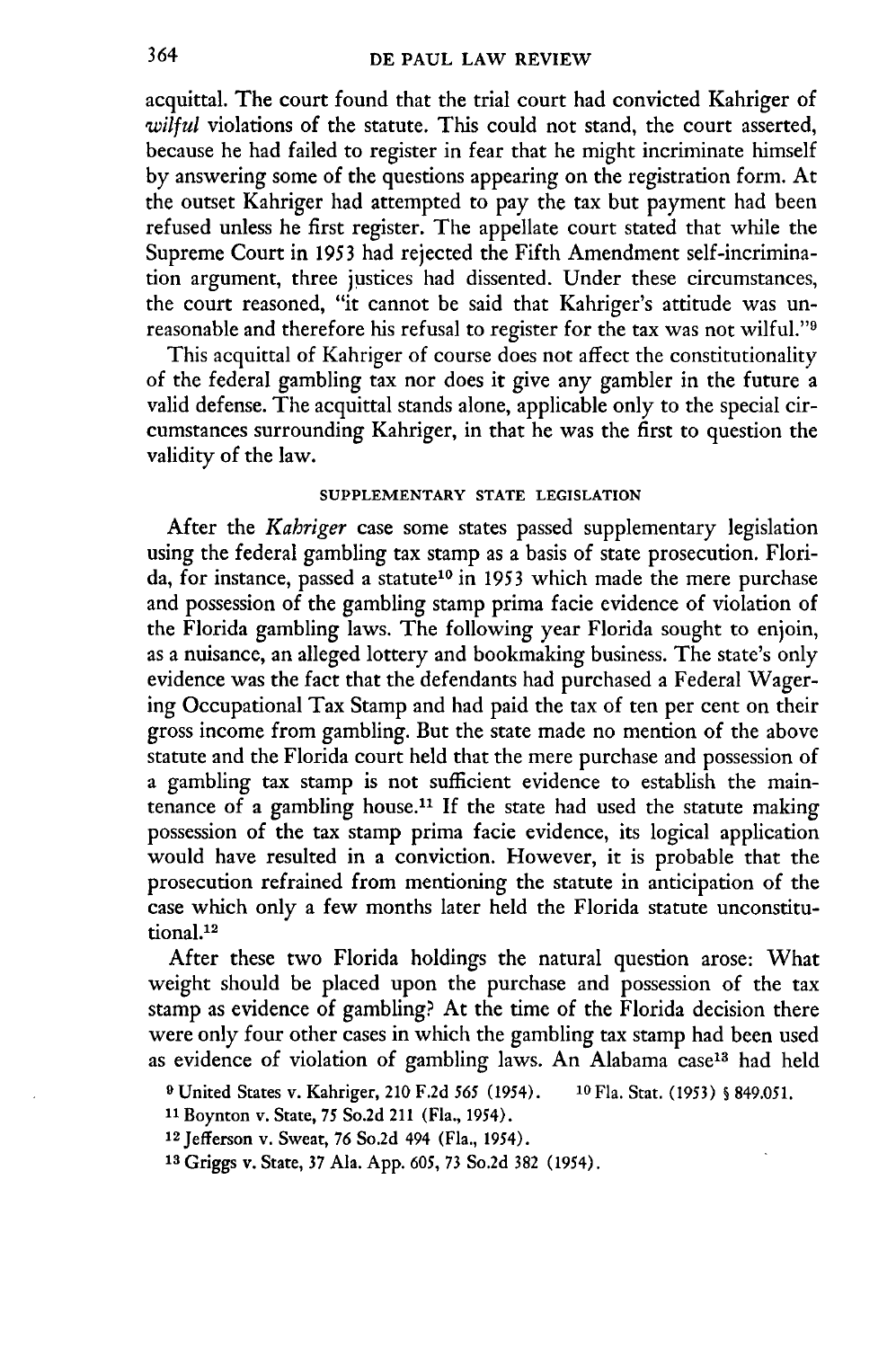that a statute providing that the possession of a gambling tax stamp was prima facie evidence of violation of state gambling laws was constitutional. But the Florida decisions in declaring such a statute unconstitutional disregarded this Alabama opinion.

There were also two Tennessee cases at the time of the Florida decisions. One, decided in 1954, used as evidence, in addition to the gambling stamp, the testimony of officers, defendant's confession, and wagering tax returns. 14 The other Tennessee case, 15 and a more significant one, concerned a Chattanooga city ordinance making it unlawful to possess a federal gambling stamp. The ordinance was held constitutional. The court however emphasized the fact that it was a civil proceeding for violation of a city ordinance.

An ordinance of this type held constitutional in Tennessee seems to conflict with the federal wagering act.<sup>16</sup> It appears to penalize one for obeying the federal law. For instance, there are situations where one might be in possession of a wagering tax stamp without having violated other state or local gambling laws and also without any intent to gamble in the state in the future. One might pay the tax and get the stamp in Tennessee intending to go to Nevada. Or a philatelist, in pursuit of his hobby, might acquire a wagering stamp for his collection.

The fourth case in existence at the time Florida held its prima facie statute unconstitutional was an earlier Florida decision of 1953 which arose prior to the passage of the Florida statute making the federal gambling tax stamp prima facie evidence of gambling. The court held the federal gambling tax stamp not sufficient in itself to show that the holder was a gambler.<sup>17</sup>

The Florida decisions and surrounding circumstances including the above four cases made a situation similar to the Federal Liquor License cases 60 years ago. The situation at that time involved the duty of the accused to pay the special federal tax as a liquor dealer and obtain a federal license. Such license then was admissible in evidence to show the maintenance of a state liquor nuisance. The probative value of such evidence was determined in connection with all the other evidence in the case and in the absence of a statute making possession of a license prima facie evidence of guilt the mere issuance of such a license was not sufficient to sustain a conviction.<sup>18</sup>

To summarize this anomalous situation, Florida first held that possession

- **<sup>14</sup>**Acklen v. State, **267 S.W.2d 101** (Tenn., 1954).
- **<sup>15</sup>**Deitch v. Chattanooga, **195** Tenn. 245, **258 S.W.2d 776 (1953).**
- **16** Moline, Illinois has such an ordinance.
- **<sup>17</sup>**Rodriguez v. Culbreath **66** So.2d **58** (Fla., **1953).**

**<sup>18</sup>**Appling v. State, **88** Ark. **393,** 114 S.W. **927 (1908);** Peyton v. State, **83** Ark. 102, 102 **S.W. 1110 (1907);** Liles v. State, 43 Ark. **95 (1884).**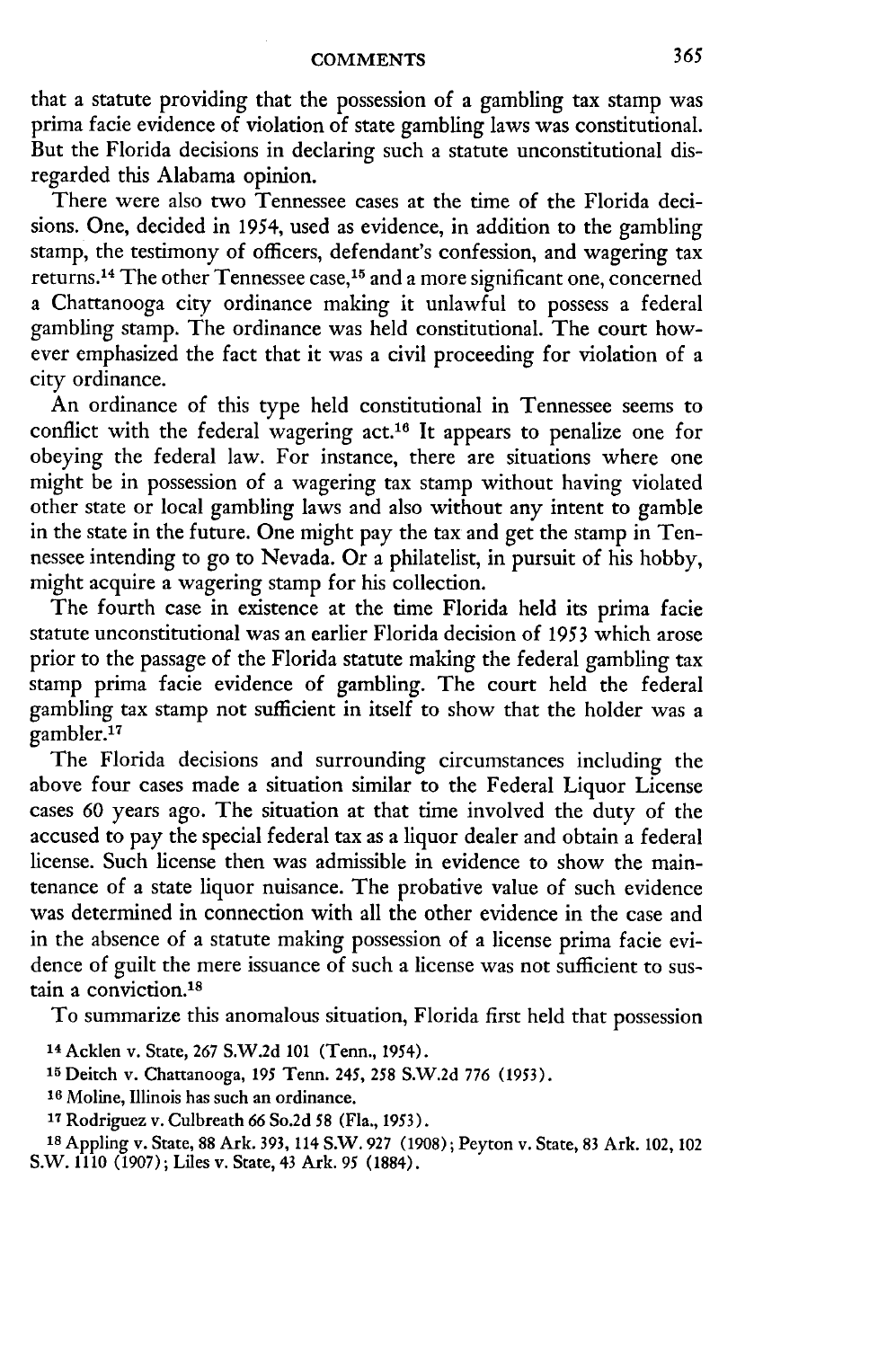of a federal gambling tax stamp is not enough to sustain a conviction of violating state gambling laws. Then the Florida legislature passed a statute making the mere possession of the federal tax stamp prima facie evidence of gambling. But, shortly thereafter the state prosecuted a gambler without mentioning the state statute and the gambler was absolved. In a subsequent case the Florida prima facie statute was declared unconstitutional by the Florida Supreme Court. These cases certainly are in strong agreement against such prima facie statutes. But Alabama had already said such a statute was constitutional and Tennessee upheld the same idea in the form of a city ordinance.

Then, in 1955, the Florida Supreme Court unequivocally reiterated its former position that the mere purchase and possession of a gambling tax stamp was insufficient to convict on a lottery law violation:

[T]he payment of the tax by the defendant does not establish even prima facie, the operation of a lottery. This, coupled with the absence of any direc testimony that there had even been lottery operation in Orange County, makes the State's case fall short of establishing the corpus delicti **.... 19**

#### **RECENT FEDERAL INTERPRETATION**

The federal wagering tax stamp was questioned once again on constitutional grounds by a gambler in the District of Columbia when convicted for failing to buy the stamp.20 Here the United States Supreme Court asserted that nothing in the Constitution prevents Congress from levying a tax on the business of accepting wagers in the District of Columbia even though another federal statute makes it a felony. Defendant argued that the conviction in the *Kabriger* case upholding the constitutionality of the taxing statute involved a state (Pennsylvania) gambling law. The Court here held it did not make any difference if the gambling law making such activity a felony was state or federal. Once again there were violent dissents. Frankfurter repeated in essence his dissent in *Kahriger* stating: "[F] or here we are concerned with a spurious use of the taxing power as a means of facilitating prosecution of federal offenses."<sup>21</sup> Black, also dissenting, indicated that "by paying the tax petitioner would be compelled to supply evidence useful to convict him of a felony therefore against the Fifth Amendment."<sup>22</sup> Black's statement was countered by the fact that registration is voluntary under the occupational tax statute.

Since the constitutional provisions have been resolved, the bulk of prosecutions under the federal taxing act never get beyond the district courts. However, periodically, cases find their way into the courts of appeals. All have resulted in convictions.<sup>23</sup>

| <sup>19</sup> Rowe v. State, 84 So.2d 709 (Fla., 1955).    | <sup>21</sup> Ibid., at 425. |
|------------------------------------------------------------|------------------------------|
| <sup>20</sup> Lewis v, United States, 348 U.S. 419 (1955). | <sup>22</sup> Ibid., at 424. |
| na T<br>.<br><b>TTI 1</b>                                  |                              |

**23 E.g.** Hodges v. United States, **223 F.2d** 140 (CA. 5th, 1955); Cagnina v. United States, **223 F.2d** 149 (CA. 5th, 1955); Sagonias v. United States, 223 **F.2d** 146 (C.A. 5th,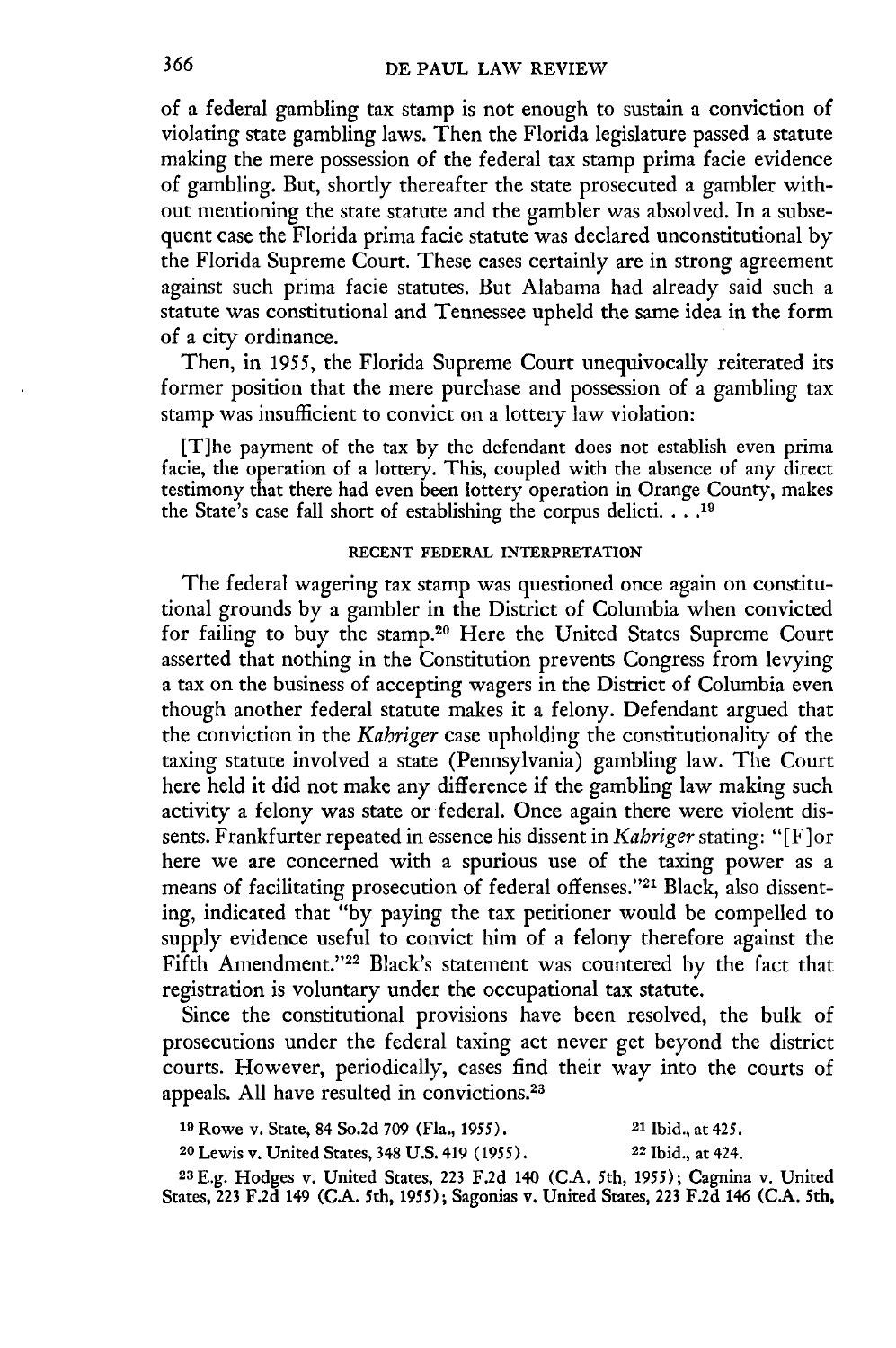**A** minor interpretation of the stamp tax occurred in 1955.24 Defendant was convicted for failure to register and pay a gambler's stamp tax. But here the defendant was not actually a "gambler," but what is known as a "pick up man." In gambling parlance where a lottery is operated the "writer" is the person who has the dealings with the gambling public, i.e., he is the newspaper stand operator who takes the dollar and gives a stub. The "banker" is the principal for whom the wagers are accepted, i.e., the boss. The "pick up man" runs between the boss and the newsstand operator. The Court of Appeals of the 5th Circuit held that the pick up man was subject to the special wagering tax.

We think the employee who collected the wagers and delivered them to the principal was as much a part of the business and as much involved in the acceptance of the wagers as the persons who physically received them from the patrons and was "engaged in receiving wagers" in the sense contemplated by the statute.<sup>25</sup>

This decision was based on a treasury regulation relating to the wagering tax statute purporting to include the pick up man among those subject to the wagering tax.<sup>26</sup>

However, two years later in 1957, the Supreme Court completely reversed this case thereby nullifying the effect of the Treasury Regulation. Here the Supreme Court pointed out that the wagering statute applied to persons "engaged in receiving wagers" and it quoted with approval the court of appeals' reasoning that there was a "very real difference between a wager and a record of a wagering transaction. It is the banking record and not the wager which the pick-up man receives from the writer and transmits to the banker. The pick up man no more receives wagers than a messenger, who carries records of customer transactions from a branch bank to a central office, receives deposits." Justice Burton dissenting stated: "Registration of the pick up man aids the Government in tracking these gambling operations to their headquarters and is essential to the enforcement of the excise tax. Since the 'receiving wagers' phrase in the registration provisions includes the pick up man, it must have the same meaning in the identical provisions imposing the occupational tax."27

**27** United States v. Calamaro, 354 U.S. **351, 361** (1957).

<sup>1955)</sup> Ippolito v. United States, **223 F.2d** *154* (C.A. 5th, **1955)** Contreras v. United States, **223** F.2d 149 (C.A. 5th, 1955); Sagonias v. United States, **223** F.2d 146 (C.A. 5th, 1955); Ippolito v. United States, 223 F.2d 154 (C.A. 5th, 1955); Contreras v. United States, **213** F.2d 96 (C.A. 5th, 1954); Sulli v. United States, **213** F.2d **100** (C.A. 5th, 1954); 24 Sagonias v. United States, 223 F.2d 146 (C.A. 5th, 1955). **25** Ibid., at 148.

<sup>26</sup>Trea. Reg. **132 S** 325.41. ex. 2 reads as follows: B operates a numbers game. He has an arrangement with **10** persons, who are employed in various capacities, such as bootblacks, elevator operators, news dealers, etc., to receive wagers from the public on his behalf. B also employs a person to collect from his agents the wagers received on his behalf. B, his **10** agents, and the employee who collects the wagers received on his behalf are each liable for the special tax.